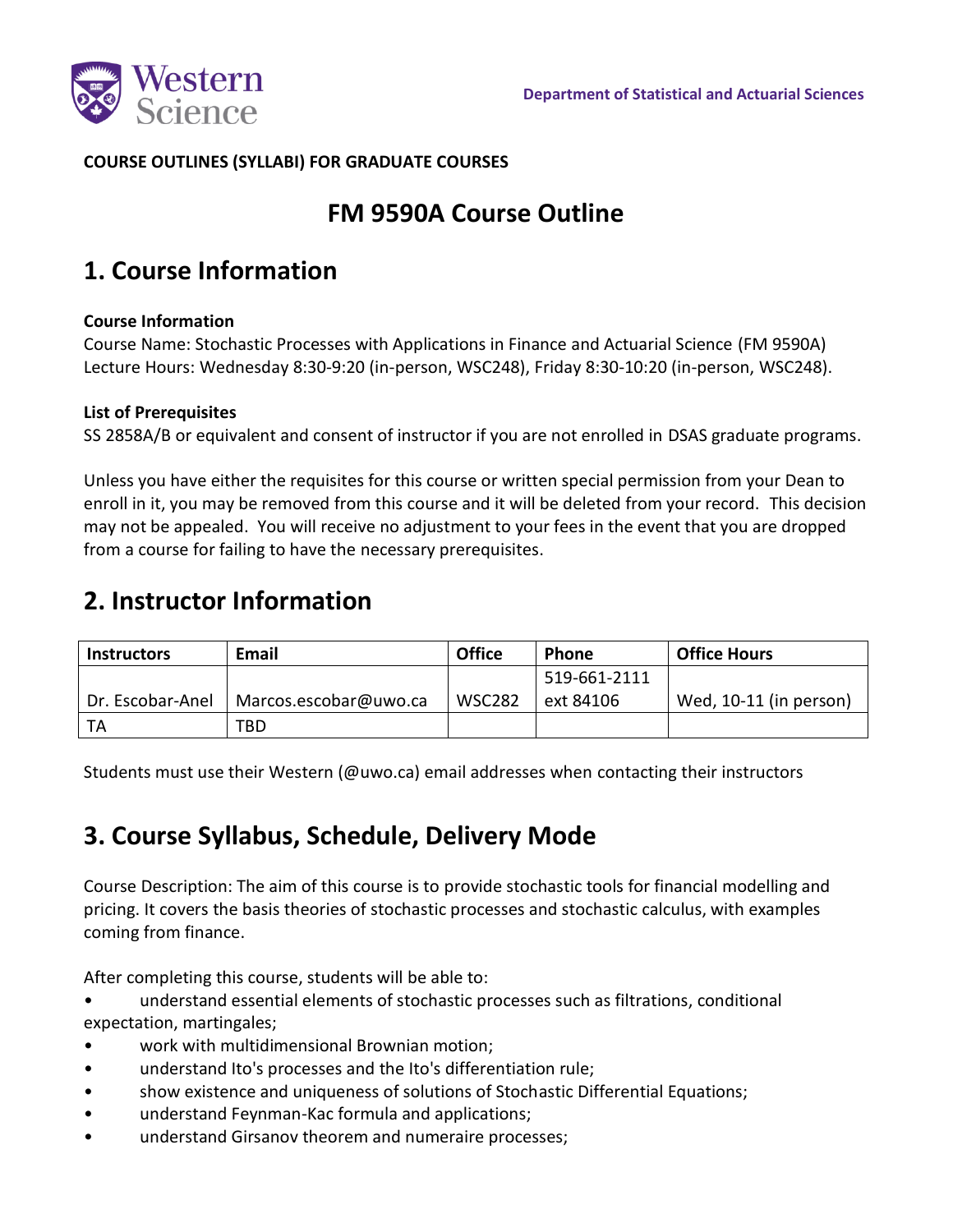- replicate the payoff of various securities using self-financing portfolios;
- construct continuous-time models for security prices;
- price securities by risk-neutral valuation and by no-arbitrage;
- understand implied volatility, surface andvarious volatility models;
- price and hedge equity options using Black-Scholes in a continuous-time framework;
- simulate stochastic processes using Euler discrertisation;
- generate MonteCarlo simulation for option pricing;
- explore stochastic interest rate models and Bond pricing.

#### **Table of Contents and Schedule**

| Week    | <b>Dates</b>     | <b>Topic</b>                   | <b>Delivery Mode (by</b> | <b>Test Due.</b> |
|---------|------------------|--------------------------------|--------------------------|------------------|
|         |                  |                                | Prof. Escobar-Anel)      |                  |
| $1 - 2$ | Sept $6 - 17$    | Probability, Random Variables, | In-person                |                  |
|         |                  | Stochastic processes           |                          |                  |
| 3       | Sept $20 - 24$   | Quadratic Variation, Brownian  | In-person                |                  |
|         |                  | Motion                         |                          |                  |
| 4       | Sept 27 - Oct 1  | Martingales                    | In-person                |                  |
| 5       | Oct $4-8$        | Ito Integral                   | In-person                | A1 due           |
| 6       | $Oct 11 - 15$    | Ito Processes, Ito's lemma     | In-person                |                  |
| 7       | Oct $18 - 22$    | <b>Change of Measure</b>       | In-person                |                  |
| 8       | $Oct 25 - 29$    | Feynman-Kac                    | In-person                | Midterm          |
| 9       | Nov $1 - 5$      | <b>Reading Week</b>            | N/A                      |                  |
| 10      | Nov $8-12$       | 1st and 2 <sup>nd</sup> FTAP   | In-person                |                  |
| 11      | Nov $15 - 19$    | <b>Black-Scholes Model</b>     | In-person                | A2 Due           |
| 12      | Nov $22 - 26$    | <b>Volatility Modeling</b>     | In-person                |                  |
| 13      | Nov $29 - Dec 3$ | Simulation and Discretization. | In-person                |                  |

Classes begin: September 8, 2021; Reading Week: November 1–7, 2021; Classes end: December 8, 2021;

#### **Contingency plan for an in-person class pivoting to 100% online learning**

In the event of a COVID-19 resurgence during the course that necessitates the course delivery moving away from face-to-face interaction, all remaining course content will be delivered entirely online, either synchronously (i.e., at the times indicated in the timetable) or asynchronously (e.g., posted on OWL for students to view at their convenience). The grading scheme will **not** change. Any remaining assessments will also be conducted online as determined by the course instructor.

### **4. Course Materials**

Recommended Textbooks:

Tomas Bjork (2009). Arbitrage Theory in Continuous Time. Oxford University Press, Oxford. Bingham & Kiesel (2004): Risk-neutral valuation, 2nd ed.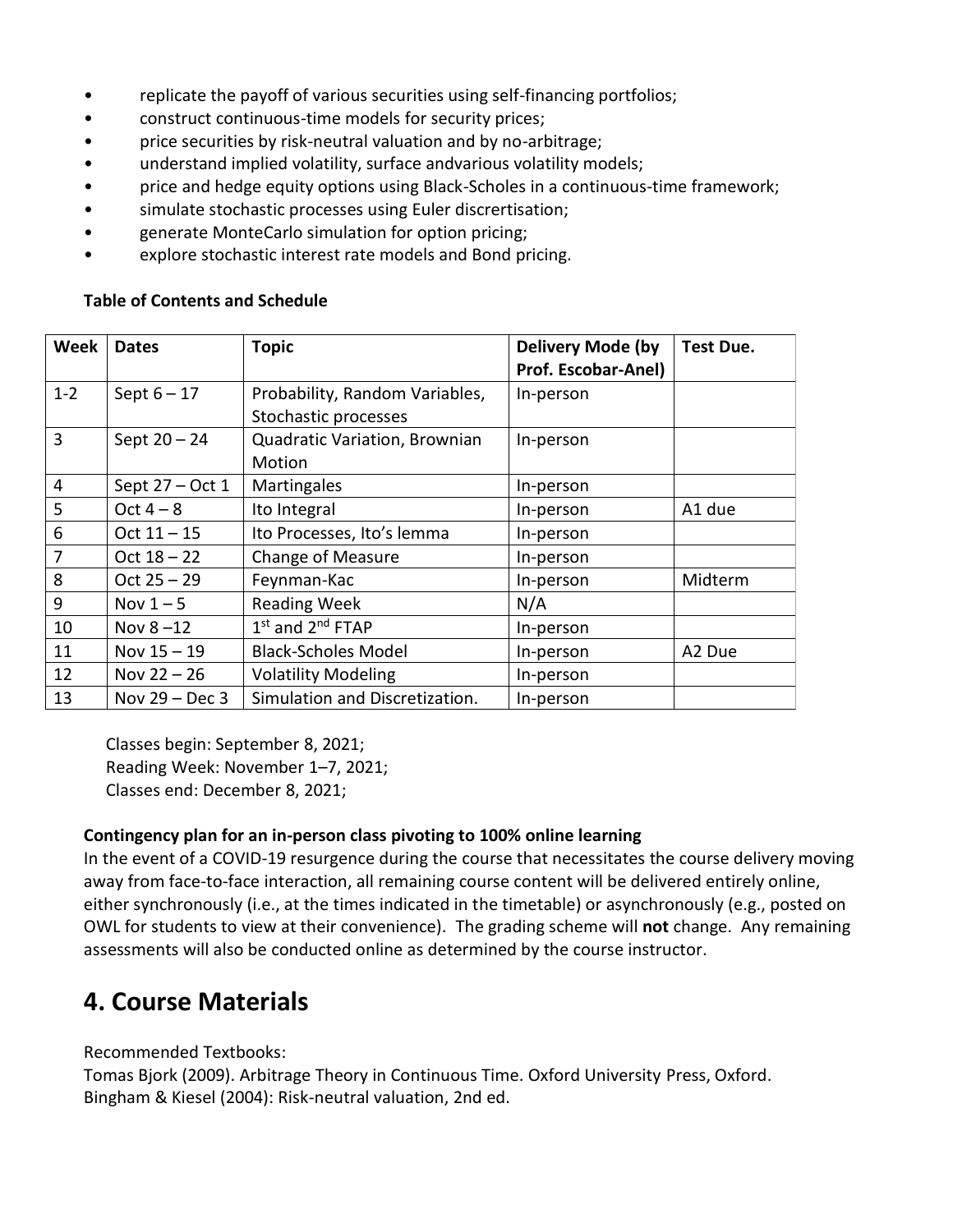Note that these textbooks will only be used as a guide. The instructor will use his own set of course notes during lectures.

Students are responsible for checking the course OWL site (http://owl.uwo.ca) on a regular basis for news and updates. This is the primary method by which information will be disseminated to all students in the class.

All course material will be posted to OWL: http://owl.uwo.ca.

If students need assistance with the course OWL site, they can seek support on the OWL Help page. Alternatively, they can contact the Western Technology Services Helpdesk. They can be contacted by phone at 519-661-3800 or ext. 83800.

## **5. Methods of Evaluation**

The overall course grade will be calculated as listed below:

| Assignments (2) | 30 %. Equal weight, due dates: 6/Oct, and 17/Nov.             |
|-----------------|---------------------------------------------------------------|
| Midterm Test    | 25 %. 100 minutes long, closed-book, 29/October during class. |
| Final Exam      | 45 %. Three hours long, closed-book, date to be determined.   |

### **Accommodated Evaluations**

Late submission of assignments will not be accepted, the student would receive 0. A missed midterm, for valid reasons, will be reweighted toward the final exam i.e. Final Exam 70%. If the make-up for the final is missed, the student will receive an INC and complete the task the next time the course is offered

## **6. Student Absences**

### **Academic Consideration for Student Absences**

Students who experience an extenuating circumstance (illness, injury or other extenuating circumstance) sufficiently significant to temporarily render them unable to meet academic requirements may submit a request for academic consideration through the following routes:

- (i) Submitting a Self-Reported Absence (SRA) form provided that the conditions for submission are met. To be eligible for a Self-Reported Absence:
	- an absence must be no more than 48 hours
	- the assessments must be worth no more than 30% of the student's final grade
	- no more than two SRAs may be submitted during the Fall/Winter term
- (ii) For medical absences, submitting a Student Medical Certificate (SMC) signed by a licensed medical or mental health practitioner to the Academic Counselling office of their Faculty of Registration.
- (iii) Submitting appropriate documentation for non-medical absences to the Academic Counselling office in their Faculty of Registration.

Note that in all cases, students are required to contact their instructors within 24 hours of the end of the period covered, unless otherwise instructed in the course outline.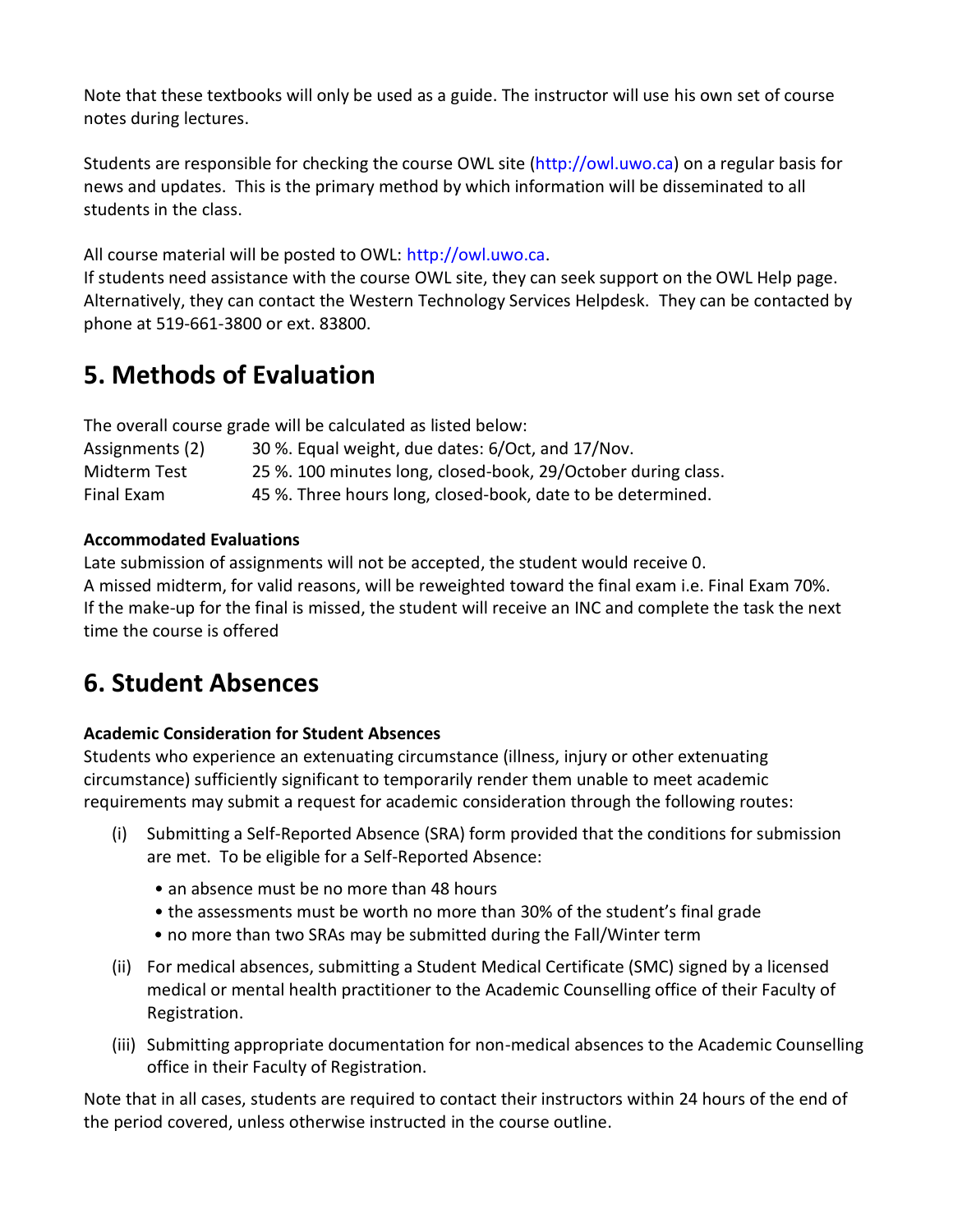Students should also note that individual instructors are not permitted to receive documentation directly from a student, whether in support of an application for consideration on medical grounds, or for other reasons. **All documentation required for absences that are not covered by the Self-Reported Absence Policy must be submitted to the Academic Counselling office of a student's Home Faculty.**

For the policy on Academic Consideration for Student Absences – Undergraduate Students in First Entry Programs, see:

https://www.uwo.ca/univsec/pdf/academic\_policies/appeals/accommodation\_illness.pdf

and for the Student Medical Certificate (SMC), see:

http://www.uwo.ca/univsec/pdf/academic\_policies/appeals/medicalform.pdf.

### **Religious Accommodation**

When a course requirement conflicts with a religious holiday that requires an absence from the University or prohibits certain activities, students should request accommodation for their absence in writing at least two weeks prior to the holiday to the course instructor and/or the Academic Counselling office of their Faculty of Registration. Please consult University's list of recognized religious holidays (updated annually) at

https://multiculturalcalendar.com/ecal/index.php?s=c-univwo.

### **Absences from Final Examinations**

If you miss the Final Exam, please contact the Academic Counselling office of your Faculty of Registration as soon as you are able to do so. They will assess your eligibility to write the Special Examination (the name given by the University to a makeup Final Exam).

You may also be eligible to write the Special Exam if you are in a "Multiple Exam Situation" (e.g., more than 2 exams in 23-hour period, more than 3 exams in a 47-hour period).

# **6. Accommodation and Accessibility**

### **Accommodation Policies**

Students with disabilities work with Accessible Education (formerly SSD), which provides recommendations for accommodation based on medical documentation or psychological and cognitive testing. The policy on Academic Accommodation for Students with Disabilities can be found at:

https://www.uwo.ca/univsec/pdf/academic\_policies/appeals/Academic Accommodation\_disabilities.pdf,

# **7. Academic Policies**

The website for Registrarial Services is http://www.registrar.uwo.ca.

In accordance with policy,